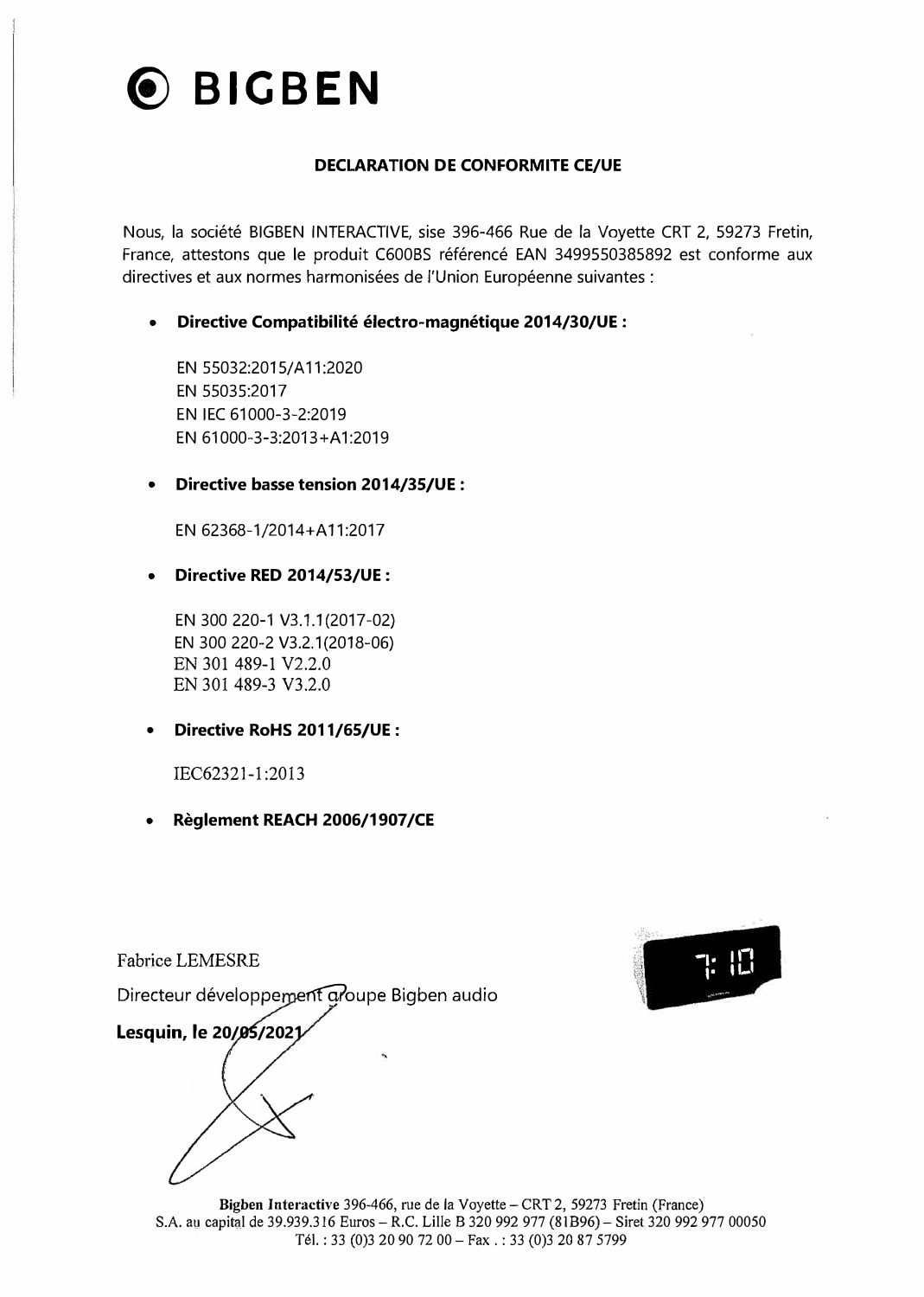#### **EG-Konformitatserklarung**  *EU-Declaration of conformity*

Hiermit erklaren wir, dass die Bauart des nachfolgend bezeichneten Gerates den unten genannten einschlagigen EG-Richtlinien entspricht und die Serie entsprechend gefertigt wird.

*We herewith confirm that the appliance as detailed below do camp/y with the governing EU-regulations as*  mentioned in this form and bulk production will be effected accordingly.

| Artikelbezeichnung article description:                                                                                                                                                                                                                                                                                                                                                                                                                                                                                                                                                                                                                                                                                                                                                                                                                                                                 | C600BS            |  |
|---------------------------------------------------------------------------------------------------------------------------------------------------------------------------------------------------------------------------------------------------------------------------------------------------------------------------------------------------------------------------------------------------------------------------------------------------------------------------------------------------------------------------------------------------------------------------------------------------------------------------------------------------------------------------------------------------------------------------------------------------------------------------------------------------------------------------------------------------------------------------------------------------------|-------------------|--|
| Artikelnummer article number.                                                                                                                                                                                                                                                                                                                                                                                                                                                                                                                                                                                                                                                                                                                                                                                                                                                                           | EAN 3499550385892 |  |
| Type:                                                                                                                                                                                                                                                                                                                                                                                                                                                                                                                                                                                                                                                                                                                                                                                                                                                                                                   |                   |  |
| Baureihe/Model:                                                                                                                                                                                                                                                                                                                                                                                                                                                                                                                                                                                                                                                                                                                                                                                                                                                                                         | C600BS            |  |
| Technische Daten <i>technical dates</i>                                                                                                                                                                                                                                                                                                                                                                                                                                                                                                                                                                                                                                                                                                                                                                                                                                                                 |                   |  |
| Sonstige Angaben further details:                                                                                                                                                                                                                                                                                                                                                                                                                                                                                                                                                                                                                                                                                                                                                                                                                                                                       |                   |  |
| Einschlägige EG-Richtlinien / Governing EU-regulations:                                                                                                                                                                                                                                                                                                                                                                                                                                                                                                                                                                                                                                                                                                                                                                                                                                                 |                   |  |
| RICHTLINIE 2014/30/EU des Europäischen Parlaments und des Rates vom 26. Februar 2014<br>$\bullet$<br>zur Harmonisierung der Rechtsvorschriften der Mitgliedstaaten über die elektromagnetische<br>Verträglichkeit<br>RICHTLINIE 2014/35/EU des Europäischen Parlaments und des Rates vom 26. Februar 2014<br>zur Harmonisierung der Rechtsvorschriften der Mitgliedstaaten über die Bereitstellung<br>elektrischer Betriebsmittel zur Verwendung innerhalb bestimmter Spannungsgrenzen auf dem<br>Markt<br>RICHTLINIE 2014/53/EU des Europäischen Parlaments und des Rates vom 16. April 2014 über<br>die Harmonisierung der Rechtsvorschriften der Mitgliedstaaten über die Bereitstellung von<br>Funkanlagen auf dem Markt und zur Aufhebung der Richtlinie 1999/5/EG<br>RICHTLINIE 2011/65/EU des Europäischen Parlaments und des Rates vom 8. Juni 2011-ROHS<br>$\bullet$<br><b>REACH 1907/2006</b> |                   |  |

Harmonisiert EN-Fach- und Grundnorm / harmonized EN-Standards and general standards:

Der Artikel entspricht folgenden, zur Erlangung des CE-Zeichens erforderliche Normen: *The article do camp/y with the standards be/ow mentioned which basic condition to obtain CE-symbol:* 

EN 55032:2015/All:2020 ;EN 55035:2017 ;EN IEC 61000-3-2:2019; EN 61000-3-3:2013+A1:2019; EN 62368-1/2014+A1 1:2017; EN 300 220-1 V3.1.1(2017-02); EN 300 220-2 V3.2.1(2018-06); EN 301 489-1 V2.2.0 ;EN 301489-3 V3.2.0; IEC62321-1:2013

Diese Konformitatserklarung wurde nach Prüfung durch eine zustandige Stelle ausgestellt. *This letter is subject to entire Inspection of a responsible institute.* 

Company name / address / stamp: Bigben Interactive, 396-466 rue de la Voyette - CRT 2, 59273 Fretin, France

| Ausstellungsdatum / Date of issue: 20/05/2024-<br>Name / Name:<br>Stellung im Betrieb / position: | Fabrice LEMESRE<br>Leiter Gruppenentwicklung Bigben Audio |
|---------------------------------------------------------------------------------------------------|-----------------------------------------------------------|
|                                                                                                   |                                                           |
| Unterschrift / signature:                                                                         | ᄎ                                                         |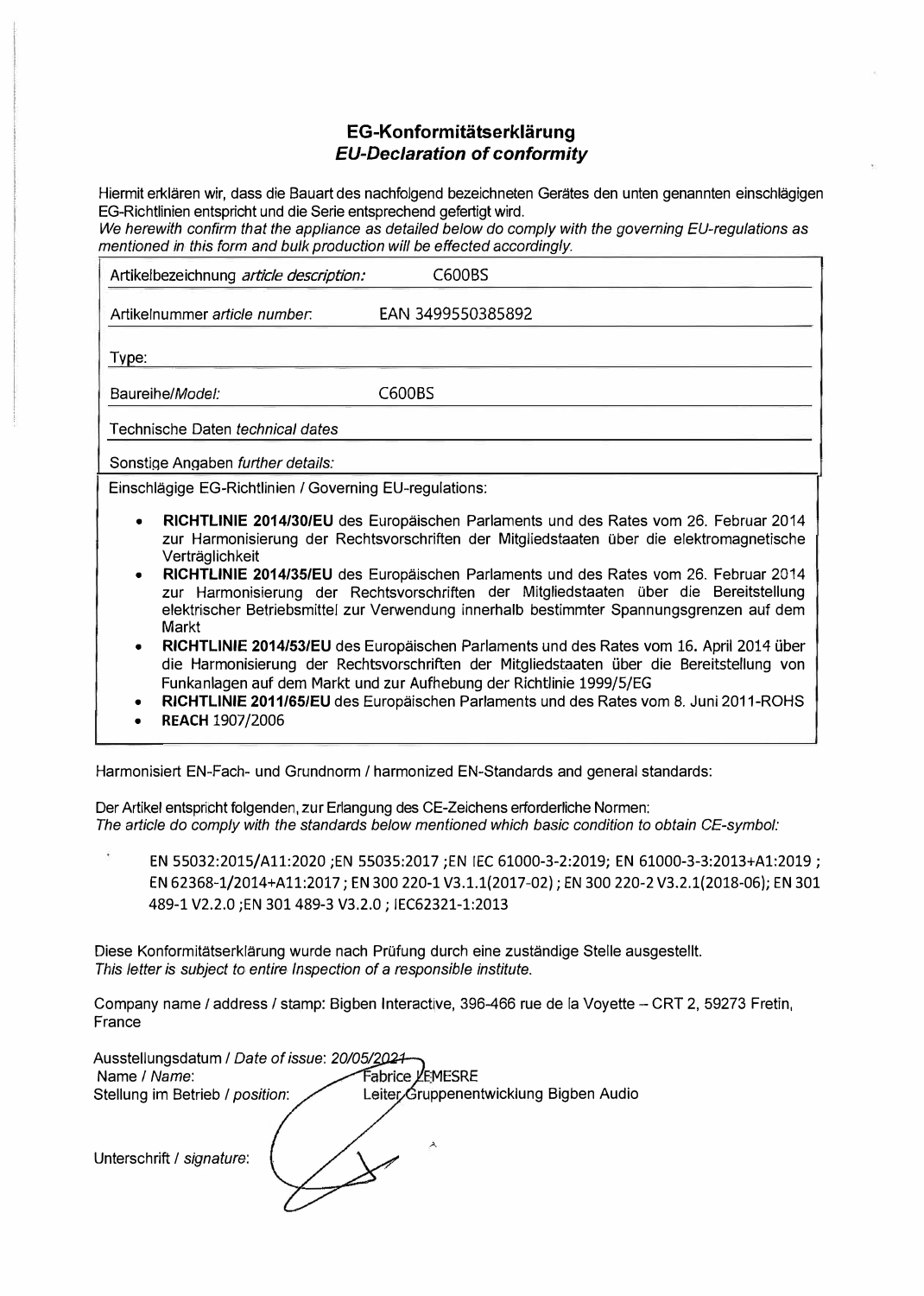# ® **BICBEN**

## **CE/EU Conformiteitsverklaring**

**Wij, het bedrijf BIGBEN INTERACTIVE, gevestigd te 396-466 Rue de la Voyette - CRT2, 59273 Fretin, Frankrijk, verklaren dat C600BS met referentienummer EAN 3499550385892 conform is aan de gestandaardiseerde richtlijnen en normen van de Europese Unie:** 

- **•** RICHTLIJN 2014/30/EU VAN HET EUROPEES PARLEMENT EN DE RAAD | van 26 februari 2014 **betreffende de harmonisatie van de wetgevingen van de lidstaten inzake elektromagnetische compatibiliteit EN 55032:2015/ All:2020 EN 55035:2017 EN IEC 61000-3-2:2019 EN 61000-3-3:2013+Al:2019**
- **• RICHTLIJN 2014/35/EU VAN HET EUROPEES PARLEMENT EN DE RAAD van 26 februari 2014 betreffende de harmonisatie van de wetgevingen van de lidstaten inzake het op de markt aanbieden van elektrisch materiaal bestemd voor gebruik binnen bepaalde spanningsgrenzen EN 62368-1/2014+A11:2017**
- **• RICHTLIJN 2014/53/EU VAN HET EUROPEES PARLEMENT EN DE RAAD van 16 april 2014 betreffende de harmonisatie van de wetgevingen van de lidstaten inzake het op de markt aanbieden van radioapparatuur en tot intrekking van Richtlijn 1999/5/EG EN 300 220-1 V3.1.1(2017-02) EN 300 220-2 V3.2.1(2018-06) EN 301 489-1 V2.2.0 EN 301 489-3 V3.2.0**
- **• RICHTLIJN 2011/65/EU VAN HET EUROPEES PARLEMENT EN DE RAAD van 8 juni 2011betreffende beperking van het gebruik van bepaalde gevaarlijke stoffen in elektrische en elektronische apparatuur 1 EC62321-1 :2013**
- **• VERORDENING (EG) Nr. 1907/2006 VAN HET EUROPEES PARLEMENT EN DE RAAD van 18 december 2006 inzake de registratie en beoordeling van en de autorisatie en beperkingen ten aanzien van chemische stoffen (REACH)**

| <b>Naam Fabrice LEMESRE</b>                                                                            |  |
|--------------------------------------------------------------------------------------------------------|--|
| In de hoedanigheid van : Hoofd groepsontwikkeling Bigben audio                                         |  |
|                                                                                                        |  |
| Lesquin, 20/05/2021                                                                                    |  |
| ٩                                                                                                      |  |
| Bigben Interactive                                                                                     |  |
| Hoofdkantoor: 396-466 Rue de la Voyette -CRT 2, 59273 Fretin (Frankrijk)                               |  |
| Tél.: 33 (0) 3 20 90 72 00 - Fax.: 33 (0) 3 20 87 5799                                                 |  |
| S.A. met kapitaal van 39.939.316 Euros – R.C. (bedrijfsregister) Lille B B 320 992 977 (81B96) – Siret |  |

320 992 977 00050 (bedrijfscode)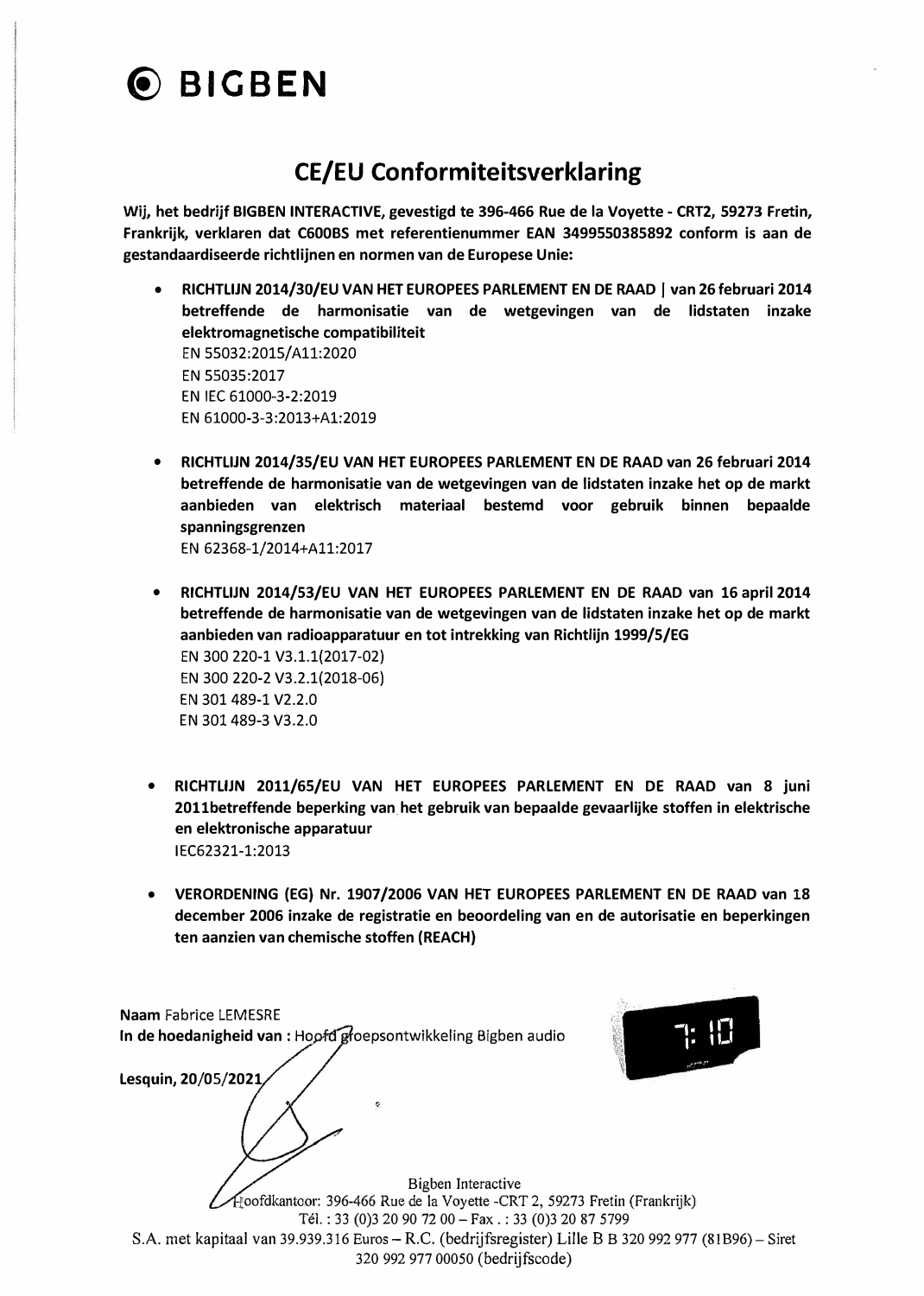

### **Declaration of CE/EU conformity**

**We, the company BIGBEN INTERACTIVE located at 396-466 rue de la Voyette - CRT 2, 59273 FRETIN, France, declare that the product C600BS with the reference number is EAN 3499550385892 is conform to the following standardised directives and norms of the European Union:** 

- **• DIRECTIVE 2014/30/EU OF THE EUROPEAN PARLIAMENT AND OF THE COUNCIL of 26 February 2014 on the harmonisation of the laws of the Member States relating to electromagnetic compatibility** EN 55032:2015/ All:2020 EN 55035:2017 EN IEC 61000-3-2:2019 EN 61000·3-3:2013+Al:2019
- **• DIRECTIVE 2014/35/EU OF THE EUROPEAN PARLIAMENT AND OF THE COUNCIL of 26** February 2014 on the harmonisation of the laws of the Member States relating to the making **available on the market of electrical equipment designed for use within certain voltage limits** EN 62368-1/2014+All:2017
- **• DIRECTIVE 2014/53/EU OF THE EUROPEAN PARLIAMENT AND OF THE COUNCIL of 16 April 2014 on the harmonisation of the laws of the Member States relating to the making available on the market of radio equipment and repealing Directive 1999/5/EC** EN 300 220-1 V3.1.1(2017-02) EN 300 220-2 V3.2.1(2018-06) EN 301 489-1 V2.2.0 EN 301489-3 V3.2.0
- **• DIRECTIVE 2011/65/EU OF THE EUROPEAN PARLIAMENT AND OF THE COUNCIL of 8 June 2011 on the restriction of the use of certain hazardous substances in electrical and electronic equipment** IEC62321-1:2013
- **• REGULATION (EC) No 1907/2006 OF THE EUROPEAN PARLIAMENT AND OF THE COUNCIL of 18 December 2006 concerning the Registration, Evaluation, Authorisation and Restriction of Chemicals (REACH)**

**Name: Fabrice LEMESRE** In the capacity of: Head of group development Bigben audio

**Lesquin, 20/05/2021** 



Bigben Interactive Head office: 396-466 Rue de la Voyette - CRT 2, 59273 Fretin (France) Tél. : 33 (0)3 20 90 72 00 - Fax . : 33 (0)3 20 87 5799 S.A. with capital of 39 939 316 Euros - R.C. (company registry) B 320 992 977 (81B96) - Siret 320 992 977 00050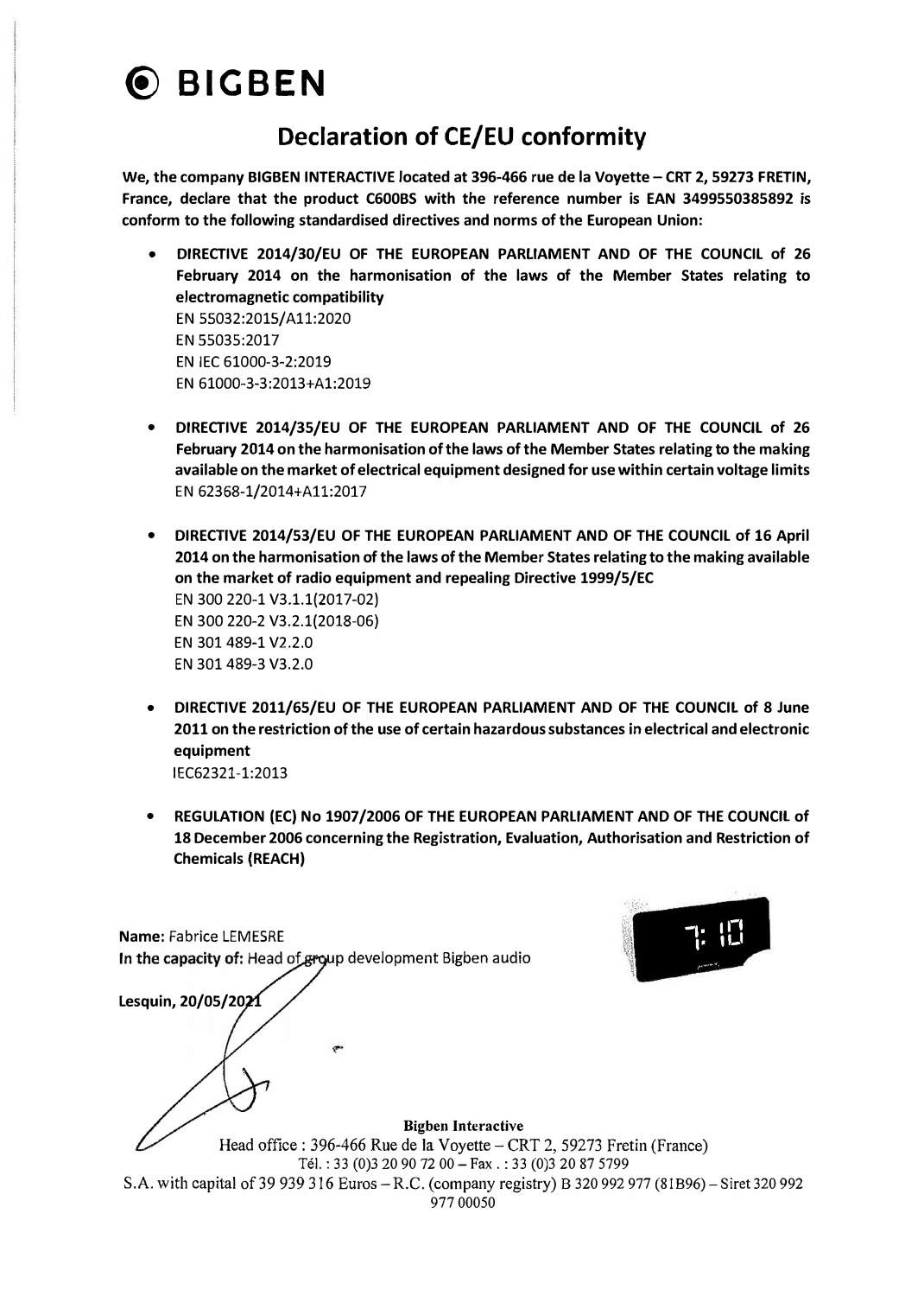

### **Dichiarazione CE di conformità**

**La società BIGBEN INTERACTIVE con sede al num. 396-466 Rue de la Voyette - CRT 2, 59273 Fretin (Francia), dichiara che C600BS con il numero di riferimento EAN 3499550385892 è conforme aile seguenti norme e direttive standardizzate dell'Unione Europea:** 

- **• DIRETTIVA 2014/30/UE DEL PARLAMENTO EUROPEO E DEL CONSIGLIO del 26 febbraio 2014 concernente l'armonizzazione delle legislazioni degli Stati membri relative alla compatibilità elettromagnetica EN 55032:2015/ All:2020 EN 55035:2017 EN IEC 61000-3-2:2019 EN 61000-3-3:2013+Al:2019**
- **• DIRETTIVA 2014/35/UE DEL PARLAMENTO EUROPEO E DEL CONSIGLIO del 26 febbraio 2014 concernente l'armonizzazione delle legislazioni degli Stati membri relative alla messa a disposizione sui mercato del materiale elettrico destinato a essere adoperato entro taluni limiti di tensione**

**EN 62368-1/2014+All:2017**

- **• DIRETTIVA 2014/53/UE DEL PARLAMENTO EUROPEO E DEL CONSIGLIO del 16 aprile 2014 concernente l'armonizzazione delle legislazioni degli Stati membri relative alla messa a disposizione sui mercato di apparecchiature radio e che abroga la direttiva 1999/5/CE EN 300 220-1 V3.1.1(2017-02) EN 300 220-2 V3.2.1(2018-06) EN 301489-1 V2.2.0 EN 301 489-3 V3.2.0**
- **• DIRETTIVA 2011/65/UE DEL PARLAMENTO EUROPEO E DEL CONSIGLIO dell'S giugno 2011 sulla restrizione dell'uso di determinate sostanze pericolose nelle apparecchiature elettriche ed elettroniche IEC62321-1:2013**
- **• REGOLAMENTO (CE) N. 1907/2006 DEL PARLAMENTO EUROPEO E DEL CONSIGLIO del 18 dicembre 2006 concernente la registrazione, la valutazione, l'autorizzazione e la restrizione delle sostanze chimiche (REACH)**

**Nome Fabrice LEMESRE 1· 11�<sup>1</sup> Lesquin, 20/05/2021**  S.A. *c*on capitale sociale di 39 939 316 Euros – R.C. (Iscrizione al registro delle imprese) Lille B 320 992 977 Posizione : Responsabile dello sviluppo del gruppo Bigben audio Bigben Interactive Sede sociale: 396-466 Rue de la Voyette - CRT2, 59273 Fretin (Francia) Tél. : 33 (0)3 20 90 72 00 - Fax . : 33 (0)3 20 87 5799 ,w�'" (81B96)- **Siret** (Codice aziendale) 320 992 977 00050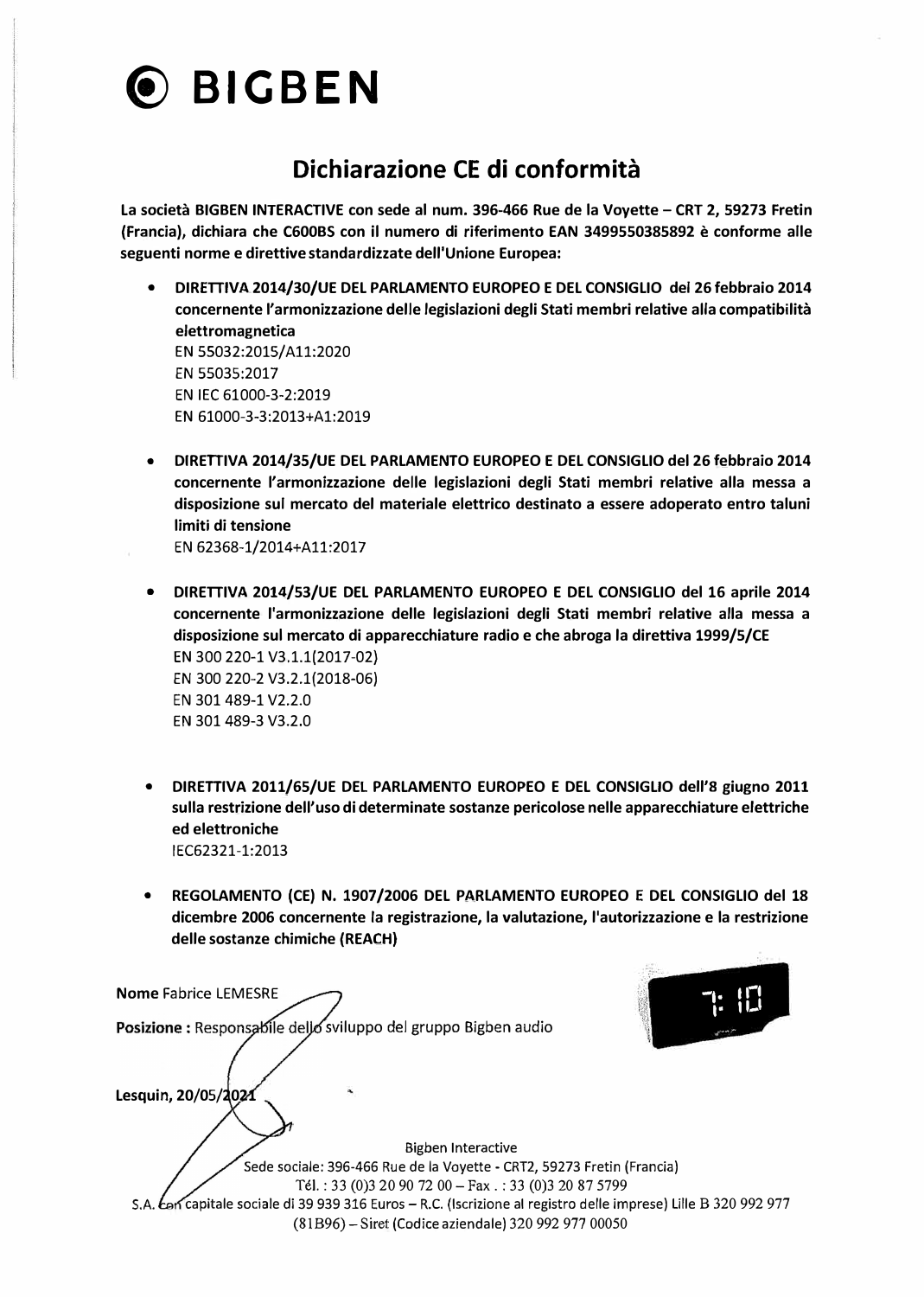

### **Declaraci6n de conformidad CE/EU**

**La compaiïia BIGBEN INTERACTIVE, con sede en el numero 396-466 Rue de la Voyette - CRT2, 59273 FRETIN, France, certifica que el producto C600BS con numero de referencia EAN 3499550385892 cumple con las siguientes normas y directivas estandarizadas de la Union Europea:** 

- **• DIRECTIVA 2014/30/UE DEL PARLAMENTO EUROPEO Y DEL CONSEJO** I **de 26 de febrero de 2014 1 sobre la armonizacion de las legislaciones de los Estados miembros en materia de compatibilidad electromagnética EN 55032:2015/ All:2020 EN 55035:2017 EN IEC 61000-3-2:2019 EN 61000-3-3:2013+A1:2019**
- **• DIRECTIVA 2014/35/UE DEL PARLAMENTO EUROPEO Y DEL CONSEJO de 26 de febrero de 2014 sobre la armonizacion de las legislaciones de los Estados miembros en materia de comercializacion de material eléctrico destinado a utilizarse con determinados limites de tension EN 62368-1/2014+A11:2017**
- **• DIRECTIVA 2014/53/UE DEL PARLAMENTO EUROPEO Y DEL CONSEJO de 16 de abril de 2014relativa a la armonizacion de Jas legislaciones de los Estados miembros sobre la comercializacion de equipos radioeléctricos, y por la que se deroga la Directiva 1999/5/CE EN 300 220-1 V3.1.1(2017-02) EN 300 220-2 V3.2.1(2018-06) EN 301489-1 V2.2.0 EN 301 489-3 V3.2.0**
- **• DIRECTIVA 2011/65/UE DEL PARLAMENTO EUROPEO Y DEL CONSEJO de 8 de junio de 2011 sobre restricciones a la utilizacion de determinadas sustancias peligrosas en aparatos eléctricos y electronicos IEC62321-1:2013**
- **• REGLAMENTO (CE) No 1907/2006 DEL PARLAMENTO EUROPEO Y DEL CONSEJO de 18 de diciembre de 2006 relativo al registra, la evaluacion, la autorizacion y la restriccion de las sustancias y preparados quimicos (REACH)**

 $T: \mathbb{E}$ mes av

**Lesquin, 20/05/2021 En calidad de:** Responsable de desarrollo de grupo de Bigben audio

**Nombre: Fabrice LEMESRE** 

Bigben Interactive Domicilio social: 396-466 Rue de la Voyette - CRT 2, 59273 Fretin (Francia) Tél. : 33 (0)3 20 90 72 00 - Fax . : 33 (0)3 20 87 5799 Sociedad con un capital de 39 939 316 euros - R.C. (registro mercantil) Lille B 320 992 977 (81B96) - Siret 320 992 977 00050 ( c6digo de la compafiia)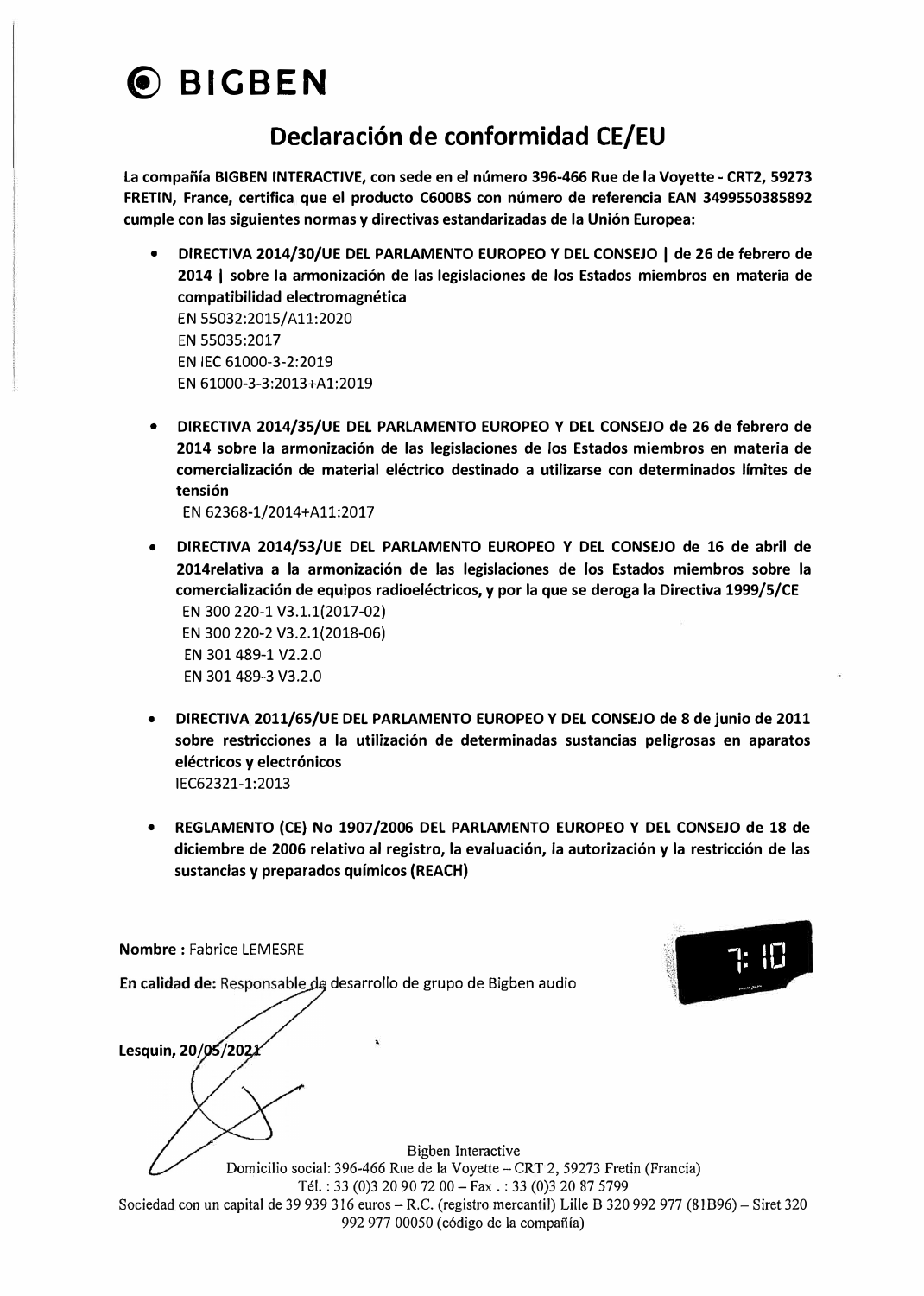## ® **BIGBEN**

## **Declaratie de conformitate CE/UE**

**Subscrisa, compania Bigben Interactive, situata în 396-466 Rue de la Voyette • CRT2, 59273 Fretin,**  Franța, declară că NOM C600BS, cu numărul de referință EAN 3499550385892, este conformitate cu **urmatoarele norme �i directive standardizate ale Uniunii Europene:** 

- **• DIRECTIVA 2014/30/UE A PARLAMENTULUI EUROPEAN �I A CONSILIULUI din 26 februarie 2014 privind armonizarea legislatiilor statelor membre eu privire la compatibilitatea electromagnetica EN 55032:2015/ All:2020 EN 55035:2017 EN IEC 61000-3-2:2019 EN 61000-3-3:2013+A1:2019**
- **• DIRECTIVA 2014/35/UE A PARLAMENTULUI EUROPEAN �I A CONSILIULUI din 26 februarie 2014 privind armonizarea legislatiei statelor membre referitoare la punerea la dispozitie pe piata a echipamentelor electrice destinate utilizarii în cadrul unor anumite limite de tensiune EN 62368-1/2014+A11:2017**
- **• DIRECTIVA 2014/53/UE A PARLAMENTULUI EUROPEAN �I A CONSILIULUI din 16 aprilie 2014 privind armonizarea legislatiei statelor membre referitoare la punerea la dispozitie pe piata a echipamentelor radio �i de abrogare a Directivei 1999/5/CE EN 300 220-1 V3.1.1(2017-02) EN 300 220-2 V3.2.1(2018-06) EN 301489-1 V2.2.0 EN 301 489-3 V3.2.0**
- **• DIRECTIVA 2011/65/UE A PARLAMENTULUI EUROPEAN �I A CONSILIULUI din 8 iunie 2011privind restrictiile de utilizare a anumitor substante periculoase în echipamentele electrice �i electronice IEC62321-1:2013**
- **• REACH 1907 /2006/EU**

| Sediul central: 396-466 Rue de la Voyette - CRT 2, 59273 Fretin (Franța)                            |
|-----------------------------------------------------------------------------------------------------|
| Tél.: 33 (0) 3 20 90 72 00 - Fax.: 33 (0) 3 20 87 5799                                              |
| S.A. cu un capital în mărime de 39 939 316 Euro – R.C. (registru companie) B 320 992 977 (81 B96) – |
|                                                                                                     |
|                                                                                                     |